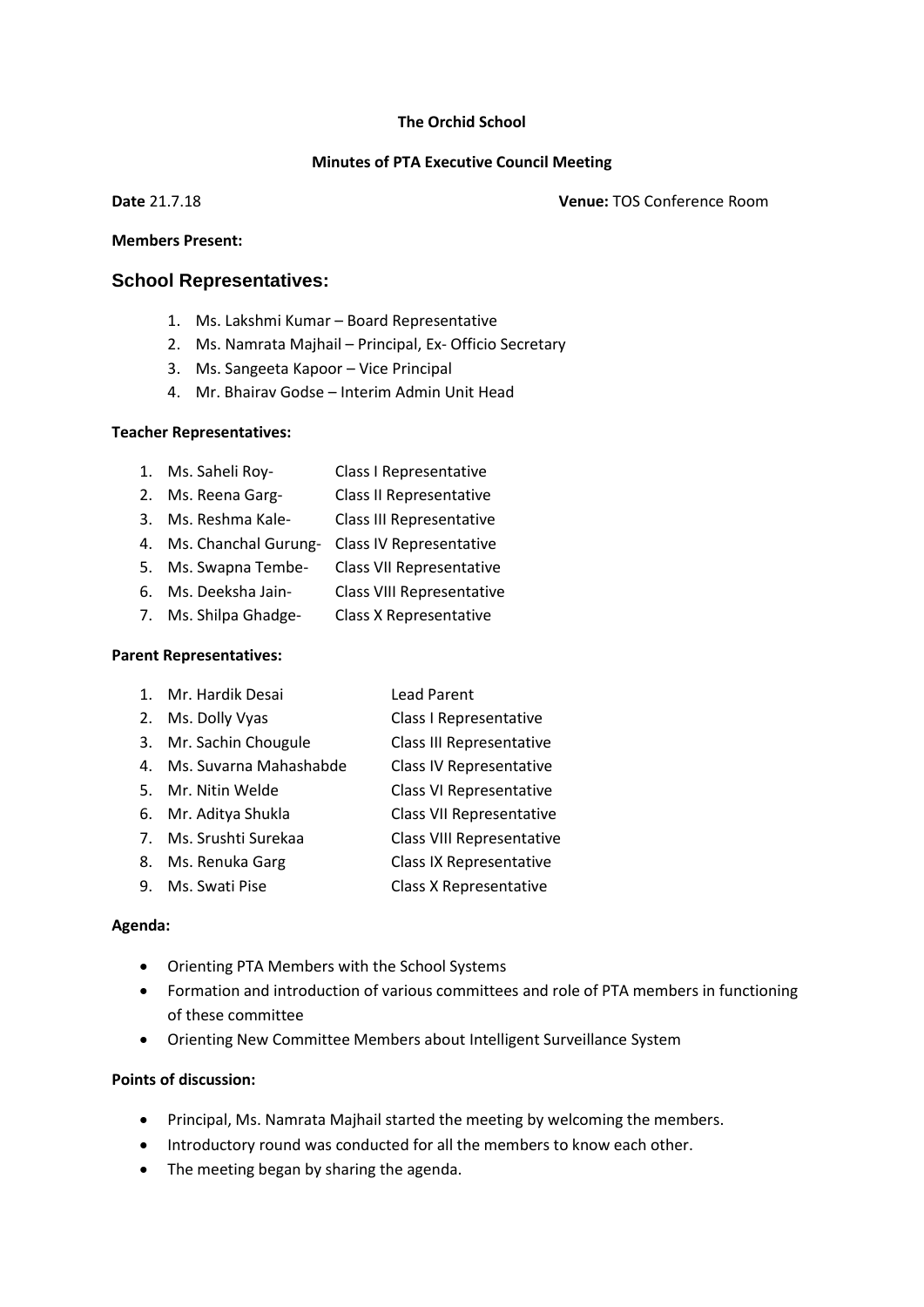## **Familiarizing Members with the School System:**

- Director Ms. Lakshmi Kumar oriented the members with the Organogram. She explained about the structure and human resource working behind the functioning of the school.
- The admission status for the AY 2018-2019 was shared with the members. The current strength of students shared was 1259. Out of this strength 76 students are admitted under RTE.
- Members were informed that the school has yet not received any reimbursement from the government. The financial expenditure for the same is increasing every year.
- The members were apprised with the current staff status of the school.
- The new salary structure of the staff was shared. The range of salary for the teacher is Rs. 25000 to Rs. 40000. The members were also informed about the benefits and facilities given to the staff.

# **Selection of PTA Members for Various Committees in School:**

- To select the PTA representative for various committees, members were oriented about objectives, structure and functioning of the committees in the school.
- The members were asked to volunteer to be the part of the committees as per the norms. The names of the members who will be the part of various committees are given below-
- **School Managing Committee-**
	- 1. Parent representative: Mr. Hardik Desai
	- 2. Teacher representative: Ms. Shilpa Ghadge
- **Transport Committee-**
	- 1. Parent representative: Mr. Nitin Welde
		- Ms. Suvarna Mahashabde
	- 2. Teacher representative: Ms. Saheli Roy
- **Internal Complaint Committee-**
	- 1. Parent representative: Ms. Srushti Surekaa
	- 2. Teacher representative: Ms. Chanchal Gurung
- **Protection of Child from Sexual Abuse-**
	- 1. Parent representative: Ms. Renuka Garg
	- 2. Teacher representative: Ms. Reena Garg
- **Admission Panel (RTE and General Admission):**
	- Parent representative: Ms. Renuka Garg
		- Mr. Aditya Shukla
			- Mr. Sachin Chougule
			- Ms. Dolly Vyas
- **Recruitment Panel-**
	- 1. Parent representative: Ms. Swati Desai
		- Mr. Nitin Welde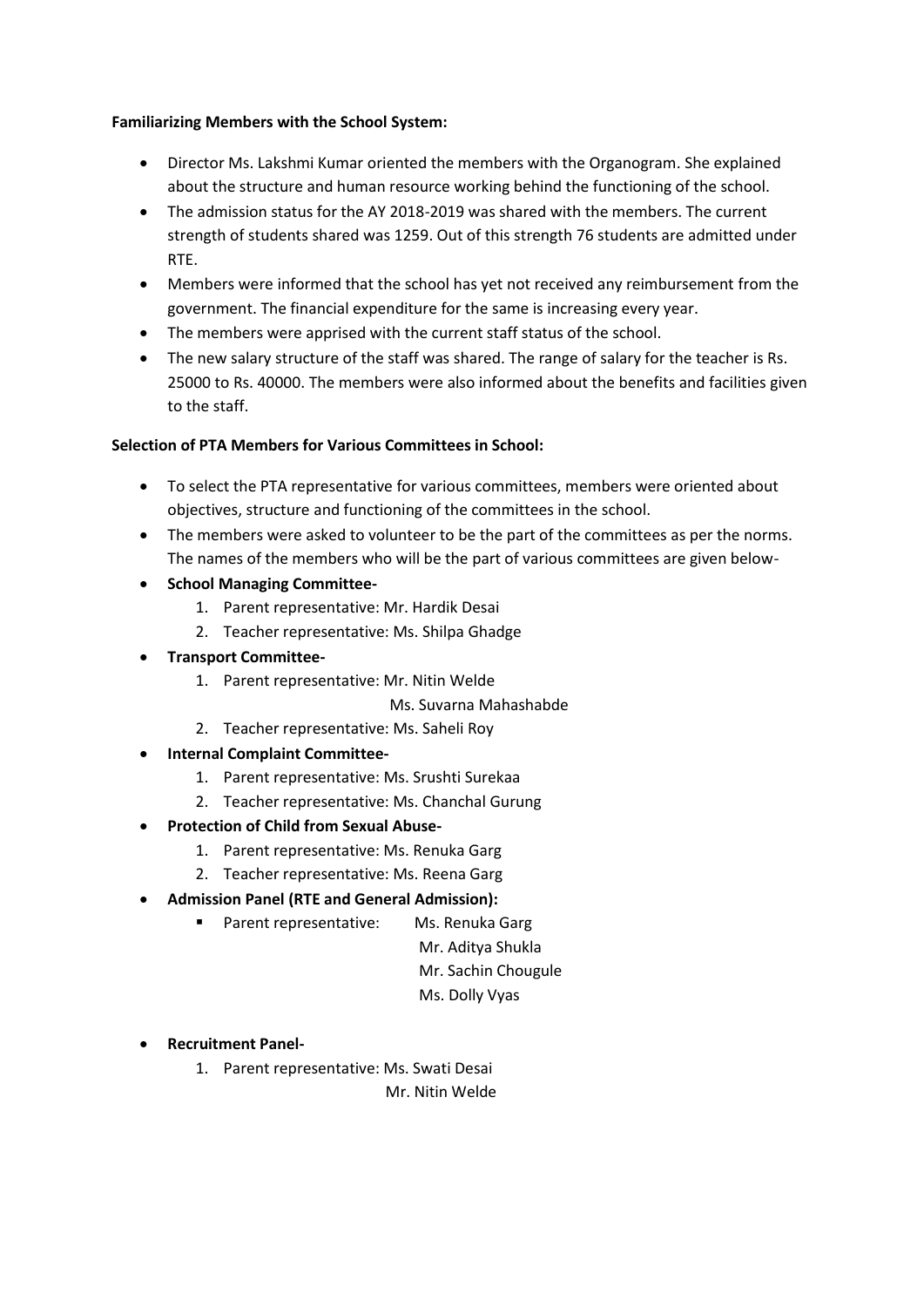# **Founders' Day related:**

- In the current academic year Founders' Day celebration will be held in two different months instead of only in August.
- Members were informed that the Youngistaani Conclave provides the platform to the students to present their innovation. The TEDx event is completely handled by the students of Class XI and XII. It provides the opportunity and gives the exposure to the students of Managing the event in its complete form. Students get the exposure of leading the team, collaborating, coordinating, public speaking, etc.
	- 1. **Youngistaani Conclave** will be on 4<sup>th</sup> August.
		- The **Keynote** will be given by Mr. H. R. Gaikwad, Chairman & Managing Director, BVG India Ltd.
		- The two Guest of Honor are- Mr. Satish Kounchi and Mr. Rajeev Kher.
	- **2. TEDx TheOrchidSchool:**
		- $\blacksquare$  TEDx will be on 5<sup>th</sup> August evening.

## **Intelligent Surveillance System:**

- Director Ms. Lakshmi Kumar explained the context of why TOS thought of exploring and implementing IS2. She shared the context of the unpleasant incident that took place in one of the prominent school and the panic amongst the parents. The then PTA and CPV members had done the security check of the school independently and had expressed that the arrangements are good but is not sufficient.
- Members were apprised with the process followed right from exploring the system till its ratification by PTA and the transparency maintained by TOS to keep the parents informed about the same.
- The Lead PTA Member, Mr. Hardik Desai shared the insight of the time, period consumed and the discussions that took place before ratifying the decision of implementation of IS2.
- Most parents felt that the school should not wait for any untoward incident and then discuss or assign blame.
- It was discussed by the members of whom many were CPVs or class that has gone through prototype- that this whole initiative came as a response to request from parents' representatives.
- While the members saw that the school has shared all information from time to time and transparent in this , it could have also asked CPV to have conversation via class wassup and also during orientation time not planned class orientation .
- The members of the PTA Committee (2018-2019) stated that the decision taken by the previous committee (2017-2018) should be respected and 6 members (Parent Representatives) out of 8 have agreed on going ahead with the implementation of IS2. Considering the majority, the decision was taken that TOS will go ahead with implementation of IS2.
- Considering few of parents concerns and keeping larger group of parents queries in mind, it was suggested that an open forum should be provided to the parents to understand the details of IS2.